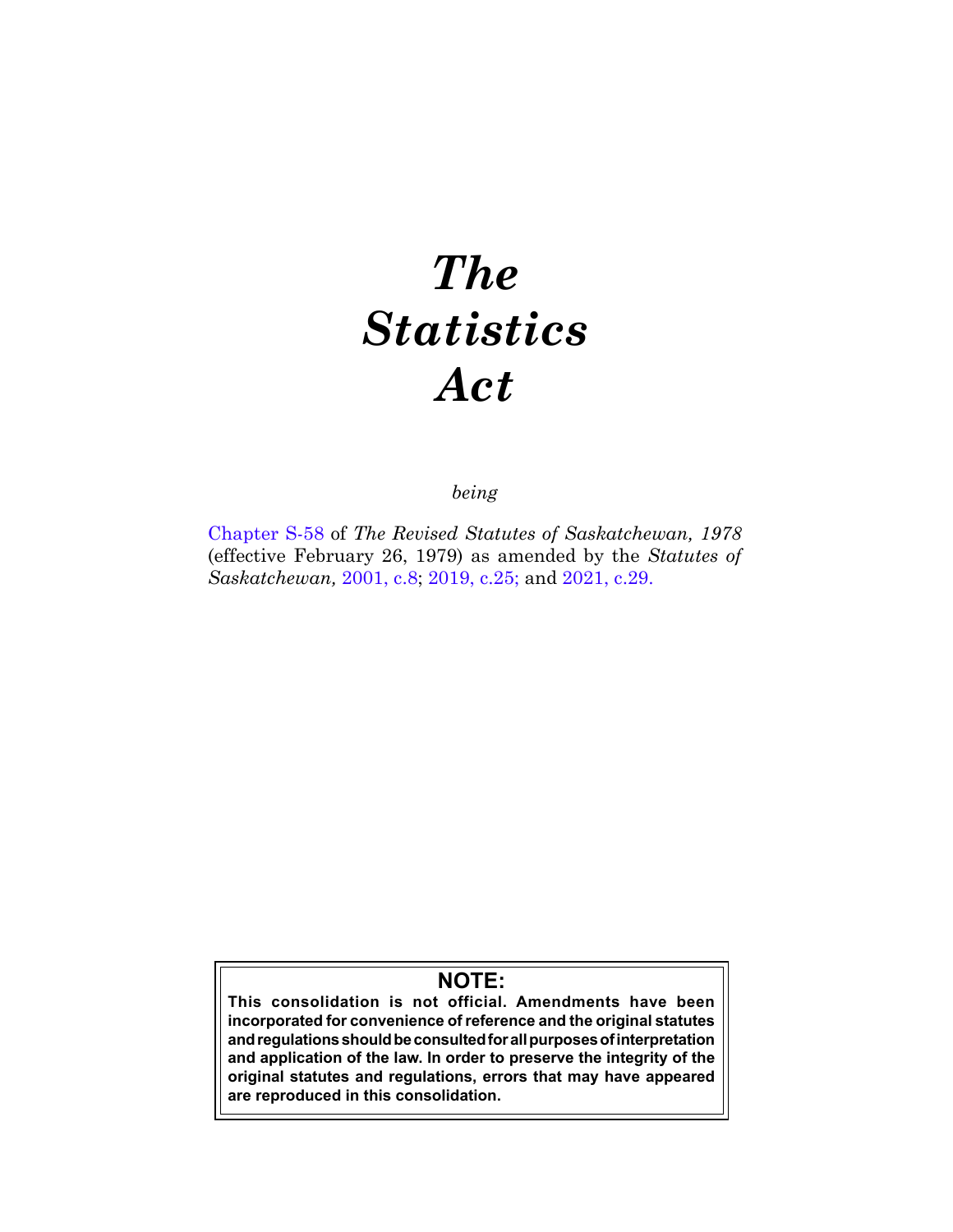## Table of Contents

- Short title
- Interpretation
- Director
- Powers of director
- Staff
- Rules, etc., of minister
- Oath of secrecy
- Discrimination prohibited, etc.
- Access to public records
- Evidence of appointment, etc.

#### Secrecy

- Protection of returns
- Agreements with Statistics Canada
- Agreements with municipalities, etc.
- Offences and penalties
- Failure to provide information, etc., offence
- Failure to grant access to documents offence
- False representation, offence
- Appropriation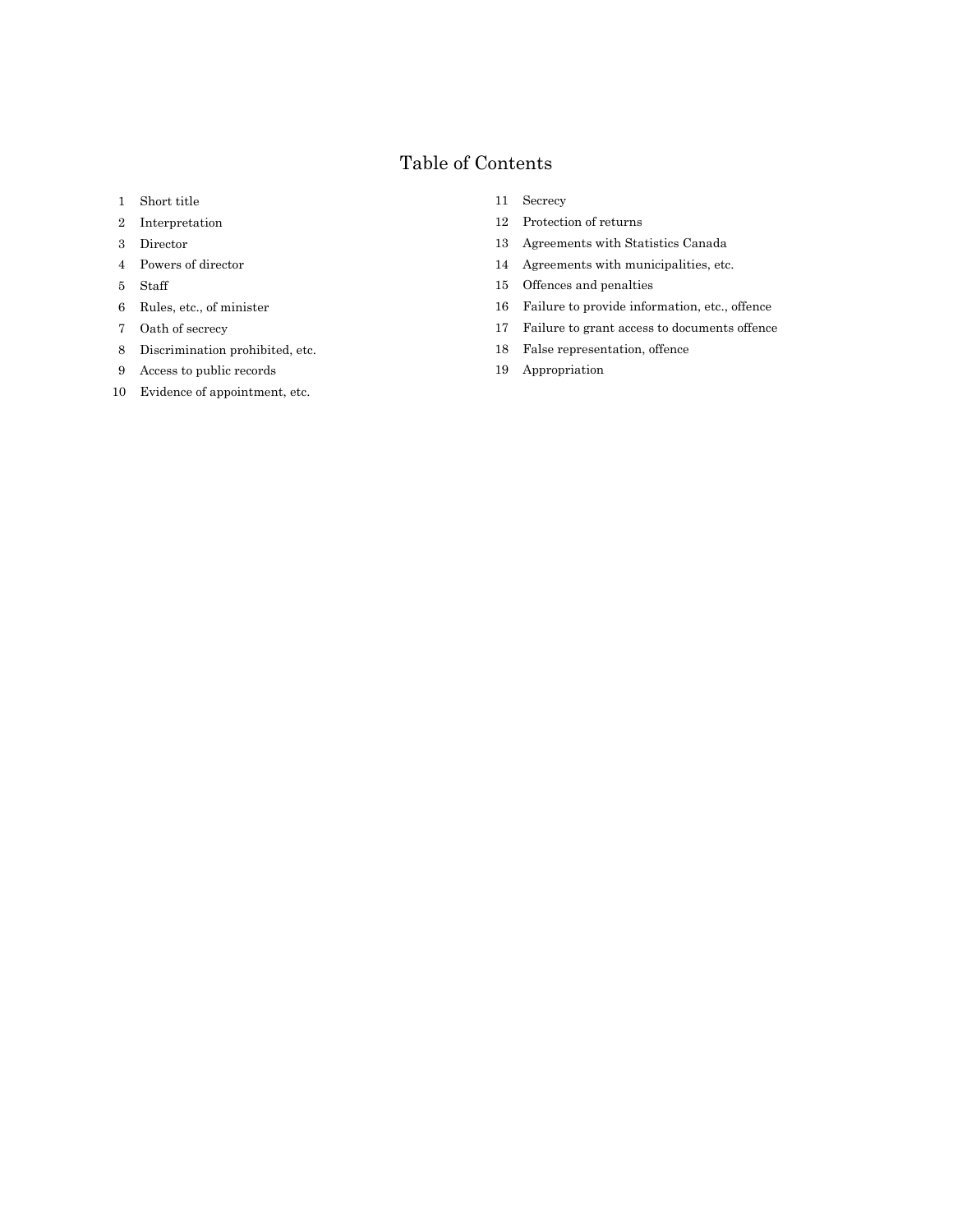### **CHAPTER S-58**

#### An Act respecting Statistics

#### **Short title**

**1** This Act may be cited as *The Statistics Act*.

#### **Interpretation**

**2** In this Act:

(a) **"department"** includes a ministry, board, commission or agency of the Government of Saskatchewan;

(b) **"director"** means the Director of Statistics designated under section 3;

(c) **"minister"** means the member of the Executive Council to whom for the time being is assigned the administration of this Act;

(d) **"respondent"** means a person or a department in respect of whom or which or in respect of whose activities any report or information is sought or provided pursuant to this Act;

(e) **"return"** means the record of any report or information provided by a respondent;

(f) **"Statistics Canada"** means the statistics bureau referred to in the *Statistics Act* (Canada).

R.S.S. 1978, c.S-58, s.2; 2019, c25, s.32.

#### **Director**

**3** The minister shall designate a person employed by the government under the minister to be the Director of Statistics for the purposes of this Act and to carry out the duties of the director under this Act.

R.S.S. 1978, c.S-58, s.3.

#### **Powers of director**

**4**(1) Subject to the approval of the minister, the director may plan, promote and develop integrated social and economic statistics relating to the province or the government or both and in particular may:

(a) collect, compile, analyse, abstract and publish statistical information relating to the commercial, industrial, financial, social, economic and general activities and condition of the province and persons in the province;

(b) collaborate with or assist departments in the collection, compilation and publication of statistical information, including statistics derived from the activities of those departments; and

(c) promote the establishment of appropriate standards and the avoidance of duplication in the information collected by the departments.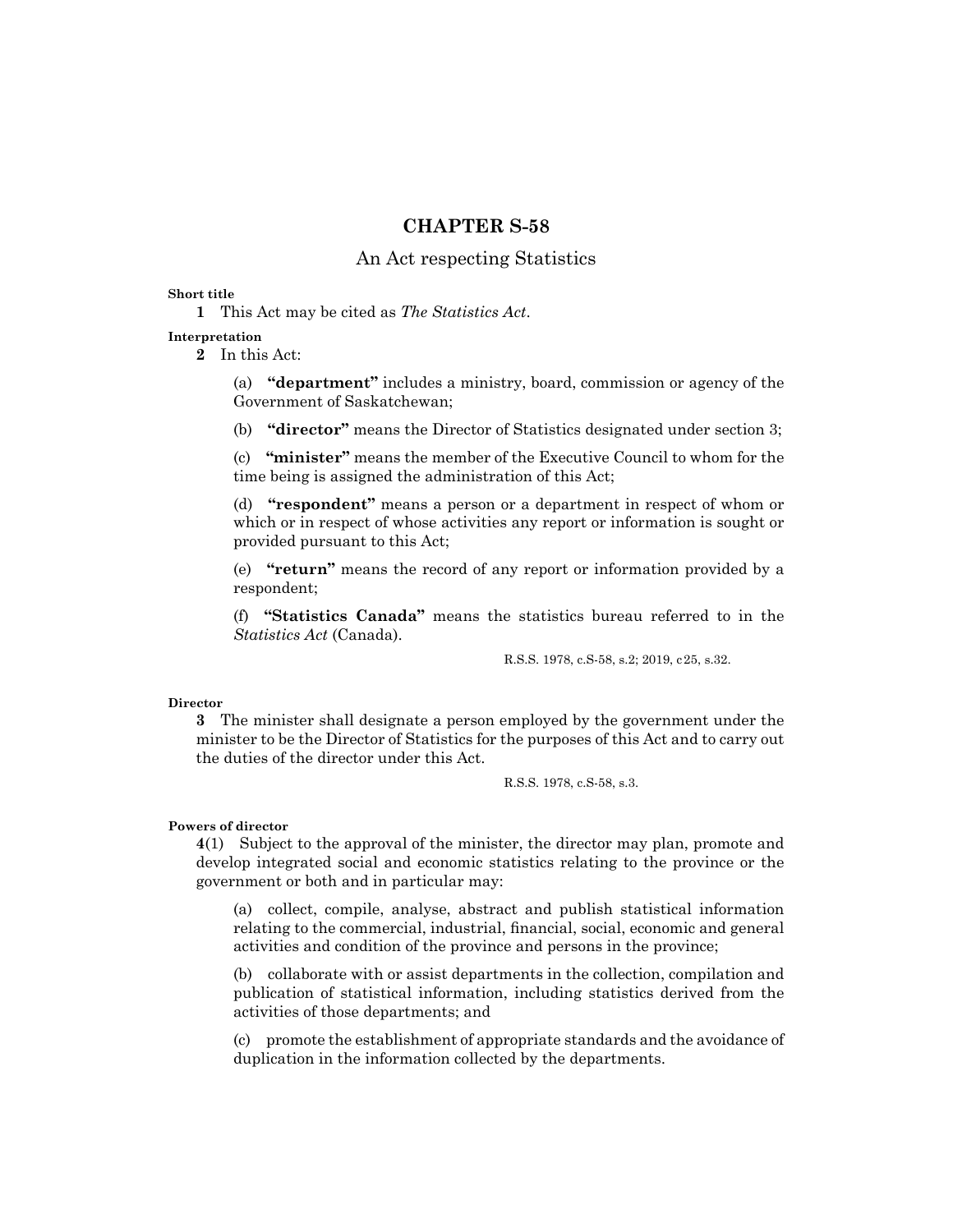#### **c S-58** STATISTICS

(2) In addition to the powers of the director under subsection (1), the minister may authorize the director to collect, compile, analyse, abstract and publish such other statistics or statistical information as the minister considers necessary.

```
R.S.S. 1978, c.S-58, s.4.
```
#### **Staff**

**5**(1) The minister shall provide the director with such clerical, technical or professional staff as may be required for the administration of this Act.

(2) The minister may employ or engage persons on a temporary basis for the purpose of assisting with any matter, project or program undertaken by the director or under this Act and those persons shall for the purposes of this Act be deemed to be employed under this Act while so employed or engaged.

(3) The minister may, for such period as he may determine, use the services of any employee in the public service of the Province of Saskatchewan in the exercise or performance of any duty, power or function under this Act, and any employee whose services are so used shall, for the purposes of this Act, be considered to be a person employed under this Act.

(4) The minister may retain any person under contract to perform special services pursuant to this Act, and a person so retained and the employees and agents of that person shall, for the purposes of this Act, be considered to be employed under this Act while performing those special services.

R.S.S. 1978, c.S-58, s.5.

#### **Rules, etc., of minister**

**6** The minister may prescribe such rules, instructions, schedules and forms as may be necessary for the administration of this Act and for the collecting, compiling and publishing of statistics and other information.

R.S.S. 1978, c.S-58, s.6.

#### **Oath of secrecy**

**7**(1) The director and every person employed for the purposes of this Act or employed or engaged in any matter, project or program to which this Act applies shall, before commencing that person's duties, take and subscribe an oath or affirmation in the following form:

"I, \_\_\_\_\_\_\_, do solemnly swear *(or* affirm) that I will faithfully and honestly fulfil my duties as an employee of The Government of Saskatchewan in conformity with the requirements and provisions of *The Statistics Act,* and all rules and instructions thereunder and that I will not without due authority disclose or make known any matter or thing that comes to my knowledge in the exercise of my powers or performance of my duties under that Act".

(2) The oath or affirmation mentioned in subsection (1) shall be taken before a notary public or a commissioner for oaths.

R.S.S. 1978, c.S-58, s.7; 2021, c29, s.12.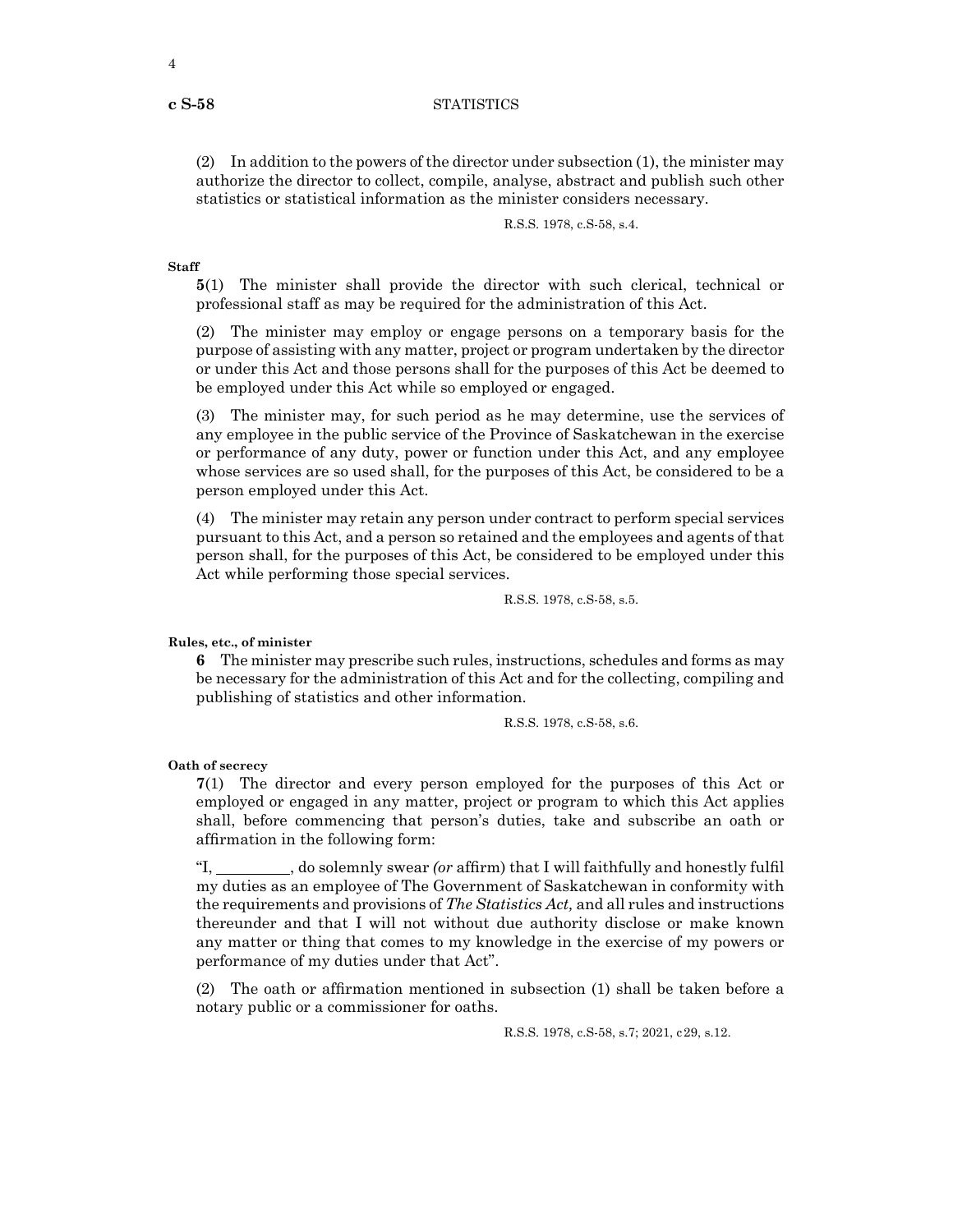#### STATISTICS **c S-58**

#### **Discrimination prohibited, etc.**

**8**(1) Neither the minister, the director nor any other person employed for the purposes of this Act shall, in the performance of the functions or the execution of the powers conferred by this Act, discriminate between individuals or companies to the prejudice of any such individuals or companies.

(2) Notwithstanding anything in this Act, the director may authorize the use of sampling methods for the collection of statistics.

R.S.S. 1978, c.S-58, s.8.

#### **Access to public records**

**9** Every person who has the custody or charge of any departmental, municipal or other public records or documents, or of any records or documents of any corporation, from which information sought in respect of the objects of this Act can be obtained or which would aid in the completion or correction thereof, shall grant to the director or to a person authorized by the director for the purpose access thereto for the obtaining of such information therefrom.

R.S.S. 1978, c.S-58, s.9.

#### **Evidence of appointment, etc.**

**10** Any document purporting to be signed by the minister or the director that refers to any appointment or removal of or setting forth any instructions to, any person employed in the administration of this Act is *prima facie* evidence of the appointment, removal or instructions and that the document was signed and addressed as it purports to be.

R.S.S. 1978, c.S-58, s.10.

#### **Secrecy**

**11**(1) Except as otherwise permitted by this section and except for the purposes of a prosecution under this Act:

(a) no person, other than a person employed or engaged under this Act and sworn under section 7, shall be permitted to examine any identifiable individual return made for the purpose of this Act; and

(b) no person who has been sworn under section 7 shall disclose or knowingly cause to be disclosed, by any means, any information obtained under this Act in such manner that it is possible from any such disclosure to relate the particulars obtained from any individual return to any identifiable person, business or organization.

(2) Subject to subsection (1), the director or any other person employed for the purposes of this Act shall not use any powers under this Act so as to in any way restrict the free communication of information to departments and persons who are rightfully entitled to the information.

(3) The minister may authorize:

(a) the particulars of any information obtained in the course of administering this Act to be communicated to Statistics Canada pursuant to an agreement under section 13; or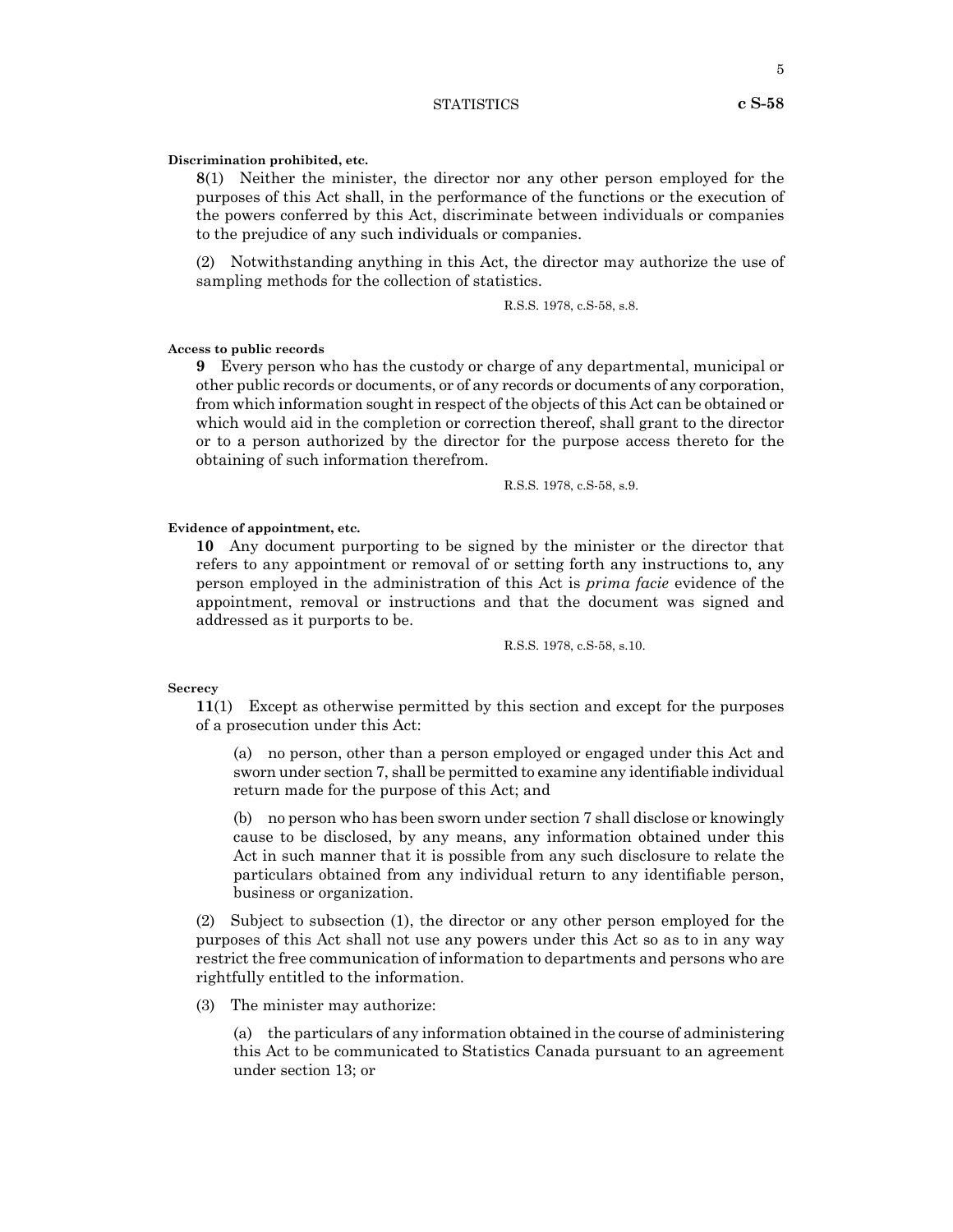#### **c S-58** STATISTICS

(b) the particulars of any information collected jointly with a department, corporation or organization pursuant to an agreement under section 14 to be communicated to the department, corporation or organization that was party to the collecting of the information.

(4) The director may authorize the disclosure of:

(a) information collected by persons, organizations or departments for their own purposes and communicated to the director but the information when communicated to the director shall be subject to the same secrecy requirements to which it was subject when collected and may only be disclosed by the director in the manner and to the extent agreed upon by the collector thereof and the director;

(b) information relating to a person or organization in respect of which disclosure is consented to in writing by the person or organization concerned;

(c) information relating to a business in respect of which disclosure is consented to in writing by the owner for the time being of the business;

(d) information available to the public under any statute or other law;

(e) information in the form of an index or list of:

(i) the names and locations of individual establishments, firms or businesses;

(ii) the products produced, manufactured, processed, transported, stored, purchased or sold, or the services provided, by individual establishments, firms or businesses in the course of their business; or

(iii) the names and addresses of individual establishments, firms or businesses that are within specific ranges of numbers of employees or persons engaged or constituting the work force.

R.S.S. 1978, c.S-58, s.11; 2021, c29, s.12.

#### **Protection of returns**

**12**(1) Except for the purposes of a prosecution under this Act, a return made to the director pursuant to this Act and any copy of the return in the possession of the respondent is privileged and shall not be used as evidence in any proceedings whatever, and no person sworn under section 7 shall by an order of any court, tribunal or other body be required in any proceedings whatever to give oral testimony or to produce any return, document or record with respect to any information obtained in the course of administering this Act.

(2) This section applies in respect of any information that the director is prohibited by this Act from disclosing or that may only be disclosed pursuant to an authorization under subsection (3) or (4) of section 11.

R.S.S. 1978, c.S-58, s.12.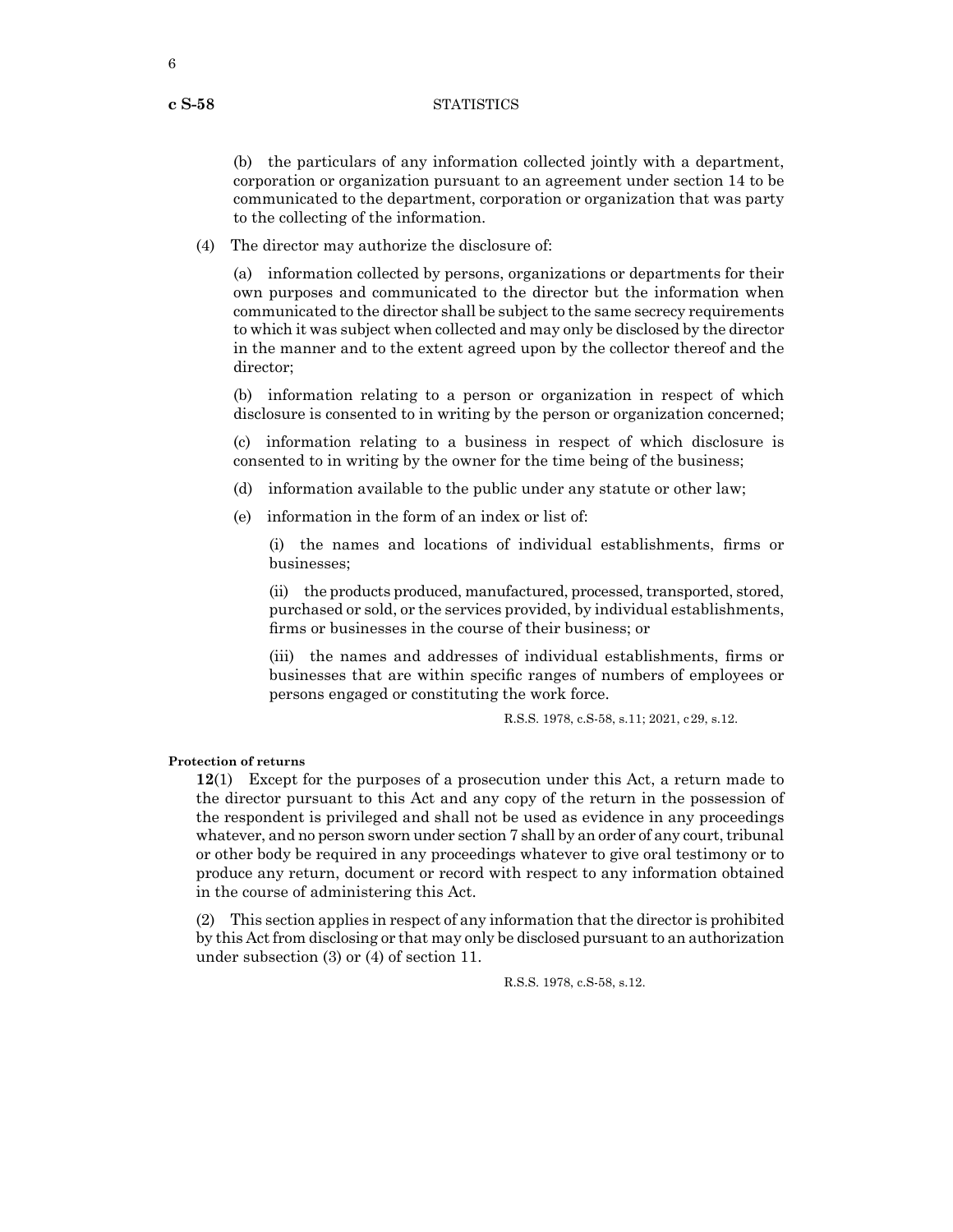#### STATISTICS **c S-58**

#### **Agreements with Statistics Canada**

**13** Subject to the approval of the Lieutenant Governor in Council, the minister may enter into an agreement with Statistics Canada for the exchange with or transmission to Statistics Canada of:

- (a) replies to any specific statistical inquiries;
- (b) replies to any specific classes of information collected under this Act; or
- (c) any tabulations or analyses based on replies referred to in clause (a) or (b) or both.

R.S.S. 1978, c.S-58, s.13; 2001, c.8, s.21.

#### **Agreements with municipalities, etc.**

**14**(1) The minister may enter into agreements with a city, town or other municipality, a corporation or an organization for the exchange of information collected jointly with any one of them and for subsequent tabulation or publication based on such information.

(2) An agreement under subsection (1) shall provide that:

(a) the respondent shall be informed that the information is being collected jointly on behalf of the director or other party to the agreement by a notice to that effect; and

(b) the agreement shall not apply in respect of any respondent who gives notice in writing to the director that he objects to the sharing of information between the director and the other party to the agreement.

(3) An exchange of information pursuant to an agreement under this section may, subject to subsection (2), include replies to original inquiries and supplementary information provided by a respondent to the director and the other party jointly collecting the information.

R.S.S. 1978, c.S-58, s.14.

#### **Offences and penalties**

**15** Every person who, after taking the oath or affirmation set out in section 7:

(a) wilfully makes any false declaration, statement or return in the performance of the person's duties;

(b) in the purported performance of assigned duties, obtains or seeks to obtain information that the person is not authorized to obtain;

(c) contravenes clause (b) of subsection (1) of section 11;

(d) wilfully discloses or divulges directly or indirectly to any person not entitled under this Act to receive the same, any information obtained in the course of the person's employment that might exert an influence upon or affect the market value of any stocks, bonds or other security or any product or article; or

(e) uses any such information for the purpose of speculating in any stocks, bonds or other security or any product or article;

is guilty of an offence and liable on summary conviction to a fine not exceeding \$5,000.

R.S.S. 1978, c.S-58, s.15; 2021, c29, s.12.